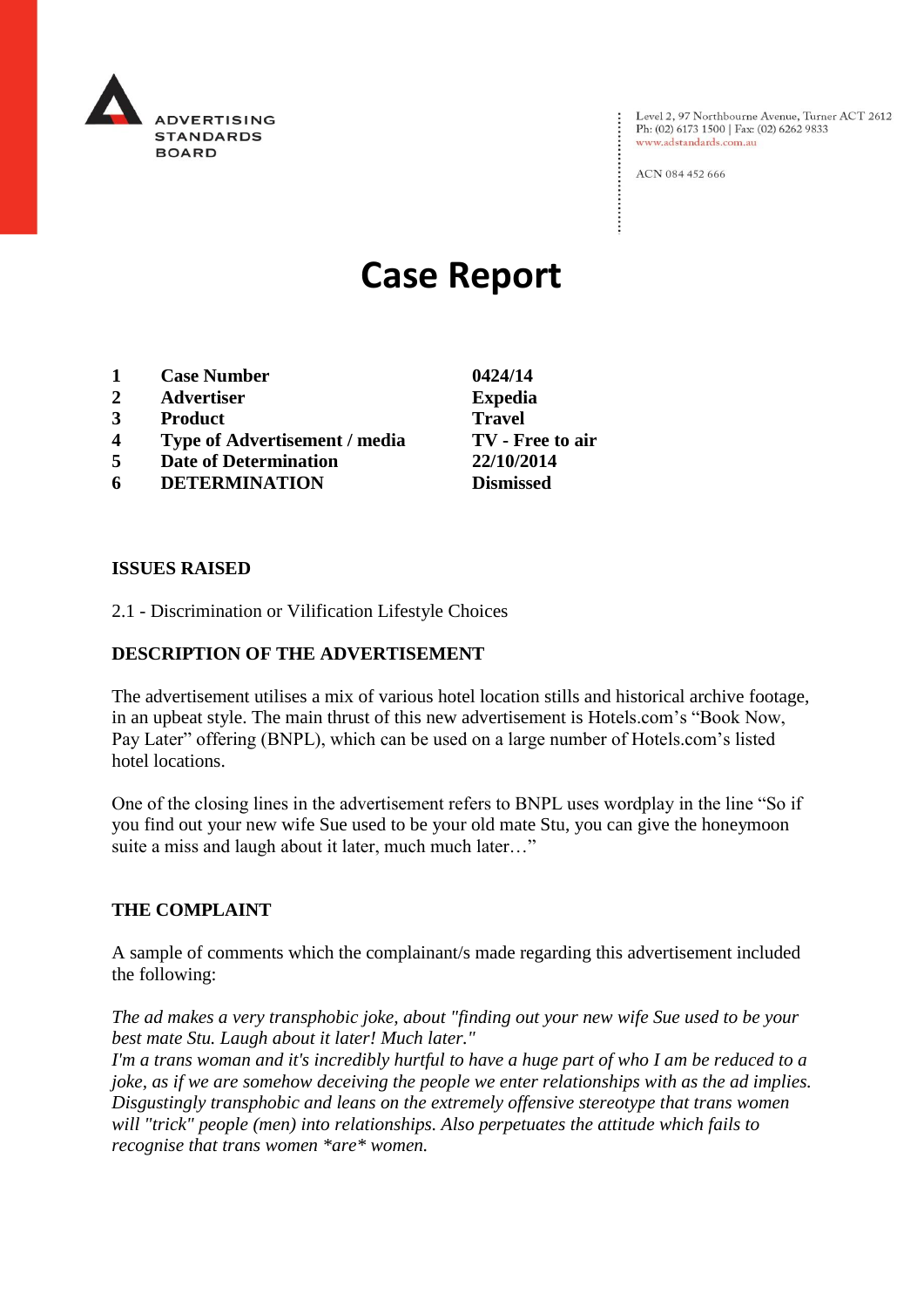#### **THE ADVERTISER'S RESPONSE**

Comments which the advertiser made in response to the complainant/s regarding this advertisement include the following:

*We have considered the complaint and the advertisement in question in light of the provisions of the AANA Code of Ethics ("the Code").* 

*We have carefully considered the Code, and have assessed its provisions against the content of this advertisement. We submit that the advertisement does not breach the Code on any of the grounds set out in the same.* 

#### *The complaint*

*The complainant's assertions in the "Reason for Concern" section of the complaint that the Closing Line is "disgustingly transphobic and leans on the extremely offensive stereotype that trans women will 'trick' people (men) into relationships". The complainant also asserts that the advertisement "perpetuates the attitude which fails to recognise that trans women \*are\* women."* 

## *Advertiser Response*

*Hotels.com believes that these assertions are incorrect and construe the message of the advertisement in ways that are not reasonable with proper reference to the actual content.* 

*As the ASB is aware, section 2.1 of the Code precludes advertisements from containing content portrays "people or depicts material in a way which discriminates against or vilifies a person or section of the community on account of race, ethnicity, nationality, gender, age, sexual preference, religion, disability, mental illness or political belief."* 

*The complainant asserts that the advertisement vilifies individuals on the basis of "Lifestyle Choices" which is not specifically covered by the Code. However, to the extent that the complaint may apply to or raise questions under the "sexual preference" or "gender" provisions of section 2.1 of the Code, the complaint is still equally invalid.* 

*The message within the advertisement here has nothing whatsoever to do with any negative image of transsexuals or transgendered people, or any of the negative connotations attributed to the advertisement by the complainant, and there is nothing "transphobic" about the advertisement.* 

*The meaning of the Closing Line is that if an individual was set to marry a woman named Sue, only to find out that Sue was an old friend whom they used to know as Stu, the individual may not want to continue with the wedding and then the honeymoon.* 

*This does not indicate phobia of transsexuals or transgendered people (transphobia), homophobia, sexism or any other form of negative prejudice inherent in the advertisement. It merely indicates that if you found out your fiancée was an old friend, it would be a reasonable response to not want to carry on with the wedding; it does not follow that such a response is transphobic. There is nothing in the advertisement that implies or communicates*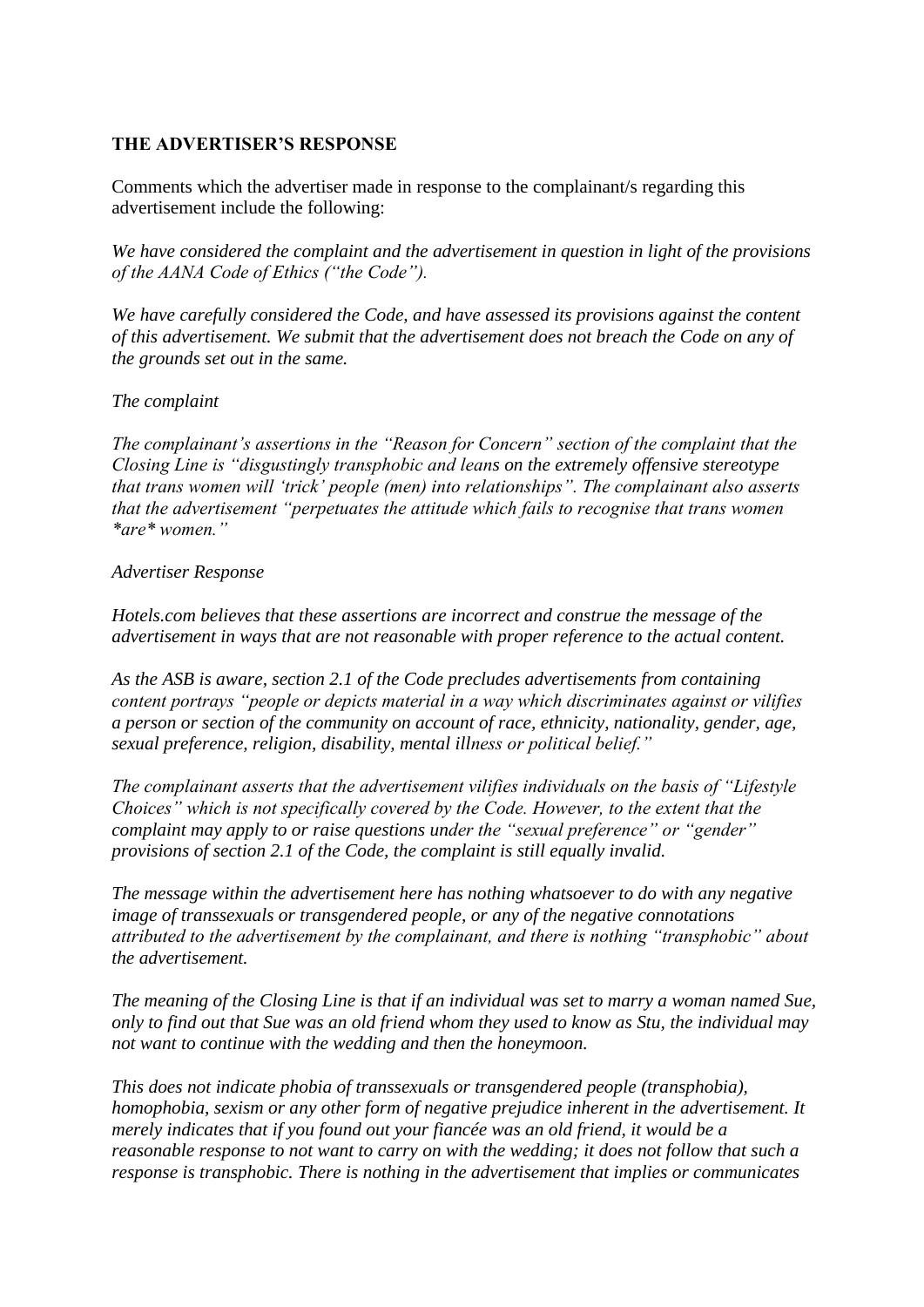*that the reason to cancel the wedding is because transsexual or transgendered individuals are to be discriminated against or vilified, or that they deserve any less respect than anyone else.* 

*Indeed, the two individuals in question are said to laugh about the whole issue together after the fact, indicating that they have remained good friends. There is no inference of discrimination, vilification or any other form of negative outcome or imputation regarding the trans woman character.* 

*The complainant also asserts that the advertisement perpetuates both the stereotype that "trans women will "trick" people (men) into relationships, and the attitude that trans women are not women. Hotels.com does not agree with either of these stereotypes or attitudes. Hotels.com also believes that the vast majority of viewers of the advertisement would not agree with such stereotypes or attitudes, and nothing in the advertisement supports these stereotypes or perpetuates them in any way. There is no contention or implication in the advertisement that the trans woman has "tricked" the individual into marrying them. Rather, the individual merely found out close to their wedding that the trans woman was their old friend – something they both laughed about afterwards. The advertisement similarly does not contend or imply in any way that trans women are not women, and this is certainly not Hotels.com's view or position. Hotels.com is committed to fairness and respect for all individuals, regardless of their lifestyle choices, gender, race or sexual orientation.* 

*We note that the advertisement was reviewed by Hotels.com's legal advisors and approved by CAD prior to broadcast. It was classified by CAD with a 'W' rating and was aired in time slots that were appropriate for that rating.* 

*On the basis of the above, we submit that the advertisement does not breach Provision 2.1 of the Code, on the grounds that it does not discriminate or vilify on any basis in the Code. We further submit that the advertisement does not breach any other provision of the Code.*

# **THE DETERMINATION**

The Advertising Standards Board ("Board") considered whether this advertisement breaches Section 2 of the Advertiser Code of Ethics (the "Code").

The Board noted the complainants' concern that the advertisement suggests that trans-women trick men in to relationships and this is an offensive and untrue stereotype.

The Board viewed the advertisement and noted the advertiser's response.

The Board considered whether the advertisement complied with Section 2.1 of the Code which requires that 'advertisements shall not portray or depict material in a way which discriminates against or vilifies a person or section of the community on account of race, ethnicity, nationality, gender, age, sexual preference, religion, disability, mental illness or political belief.'

The Board noted the advertisement features a voiceover explaining that you can book a hotel then change your mind and book somewhere else and that one of the reasons given for a change of mind is that you have found out that "your new wife Sue used to be your old mate